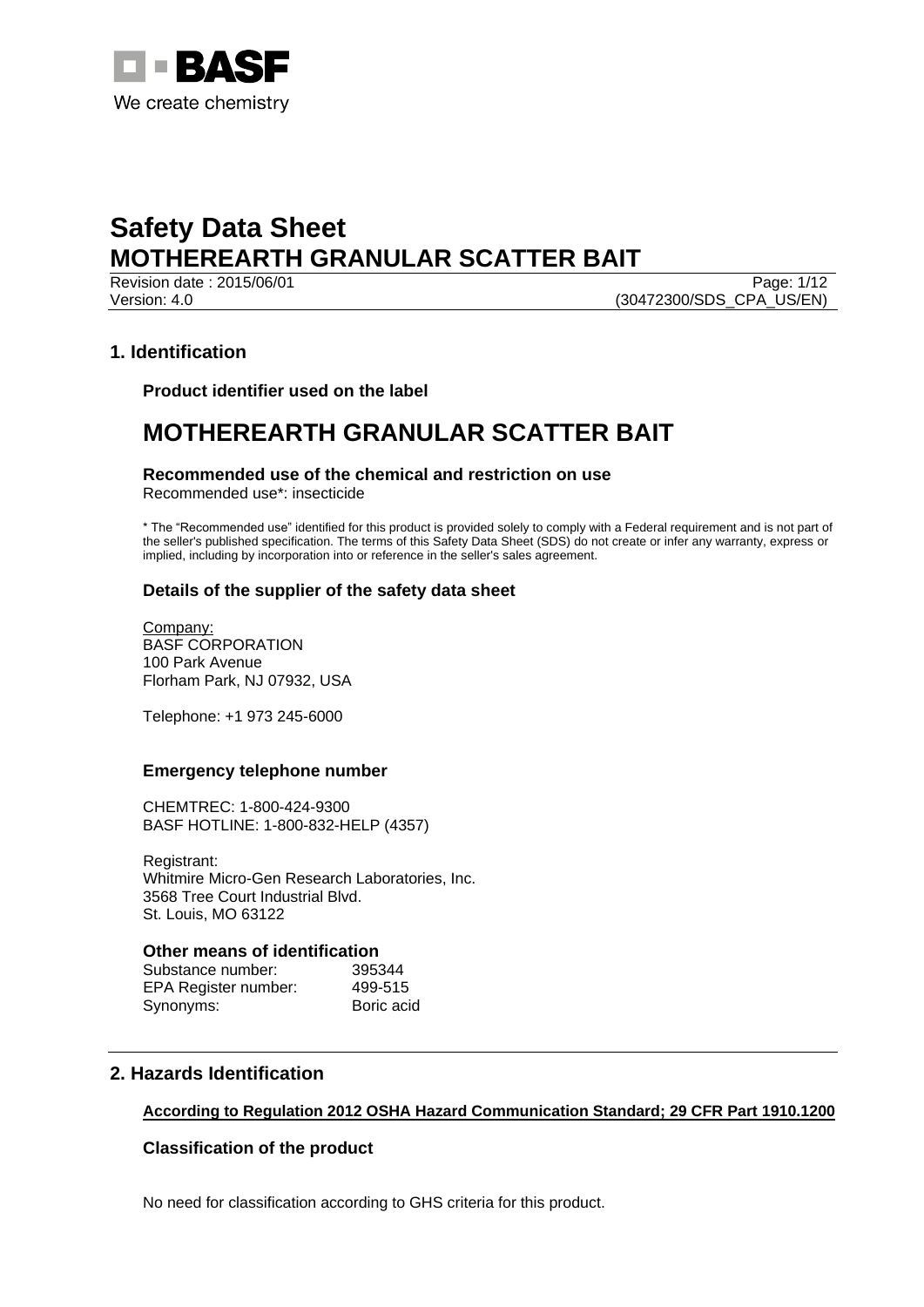Revision date : 2015/06/01 Page: 2/12

# **Label elements**

The product does not require a hazard warning label in accordance with GHS criteria.

# **Hazards not otherwise classified**

Labeling of special preparations (GHS):

This product is not combustible in the form in which it is shipped by the manufacturer, but may form a combustible dust through downstream activities (e.g. grinding, pulverizing) that reduce its particle size.

#### **According to Regulation 1994 OSHA Hazard Communication Standard; 29 CFR Part 1910.1200**

#### **Emergency overview**

CAUTION:

KEEP OUT OF REACH OF CHILDREN. KEEP OUT OF REACH OF DOMESTIC ANIMALS. HARMFUL IF ABSORBED THROUGH SKIN. Moderately irritating to the eyes. Avoid contact with the skin, eyes and clothing. Wash thoroughly after handling.

# **3. Composition / Information on Ingredients**

**According to Regulation 2012 OSHA Hazard Communication Standard; 29 CFR Part 1910.1200**

| <b>CAS Number</b> | Weight %        | <b>Chemical name</b> |
|-------------------|-----------------|----------------------|
| 10043-35-3        | $5.0\%$         | boric acid           |
| 57-50-1           | $> 1.0 - 5.0\%$ | Sucrose              |
| 8002-75-3         | $> 7.0 - 5.0\%$ | Palm oil             |

# **According to Regulation 1994 OSHA Hazard Communication Standard; 29 CFR Part 1910.1200**

| <b>CAS Number</b> | Weight %  | <b>Chemical name</b>    |
|-------------------|-----------|-------------------------|
| 10043-35-3        | $5.0\%$   | Boric acid (H3BO3)      |
|                   | $95.0 \%$ | Proprietary ingredients |

# **4. First-Aid Measures**

#### **Description of first aid measures**

#### **General advice:**

First aid providers should wear personal protective equipment to prevent exposure. Remove contaminated clothing. Move person to fresh air. If person is not breathing, call 911 or ambulance, then give artificial respiration, preferably mouth-to-mouth if possible. Call a poison control center or physician for treatment advice. Have the product container or label with you when calling a poison control center or doctor or going for treatment.

#### **If inhaled:**

Remove the affected individual into fresh air and keep the person calm.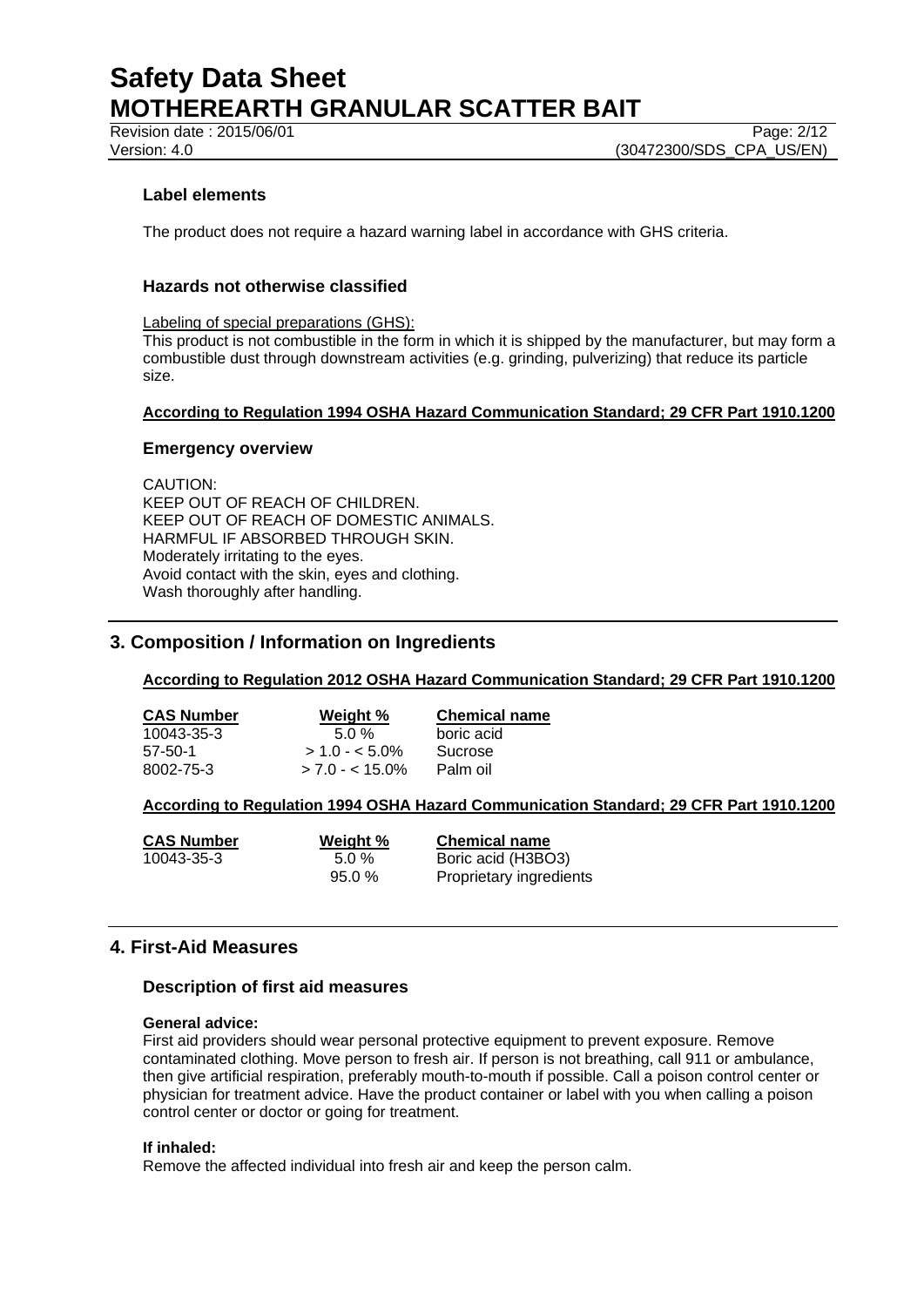Revision date : 2015/06/01

Version: 4.0 (30472300/SDS\_CPA\_US/EN)

#### **If on skin:**

Rinse skin immediately with plenty of water for 15 - 20 minutes.

#### **If in eyes:**

Hold eyes open and rinse slowly and gently with water for 15 to 20 minutes. Remove contact lenses, if present, after first 5 minutes, then continue rinsing.

#### **If swallowed:**

Never induce vomiting or give anything by mouth if the victim is unconscious or having convulsions. Do not induce vomiting. Have person sip a glass of water if able to swallow.

#### **Most important symptoms and effects, both acute and delayed**

Symptoms: The most important known symptoms and effects are described in the labelling (see section 2) and/or in section 11., Further important symptoms and effects are so far not known.

#### **Indication of any immediate medical attention and special treatment needed**

Note to physician<br>Treatment:

Symptomatic treatment (decontamination, vital functions).

# **5. Fire-Fighting Measures**

#### **Extinguishing media**

Suitable extinguishing media: foam, dry powder, water spray

Unsuitable extinguishing media for safety reasons: carbon dioxide

#### **Special hazards arising from the substance or mixture**

Hazards during fire-fighting: carbon monoxide, carbon dioxide, If product is heated above decomposition temperature, toxic vapours will be released. The substances/groups of substances mentioned can be released in case of fire.

#### **Advice for fire-fighters**

Protective equipment for fire-fighting: Firefighters should be equipped with self-contained breathing apparatus and turn-out gear.

#### **Further information:**

Evacuate area of all unnecessary personnel. Contain contaminated water/firefighting water. Do not allow to enter drains or waterways. Dusty conditions may ignite explosively in the presence of an ignition source causing flash fire.

# **6. Accidental release measures**

Further accidental release measures:

Avoid dispersal of dust in the air (i.e., clearing dust surfaces with compressed air). Avoid the formation and build-up of dust - danger of dust explosion. Dust in sufficient concentration can result in an explosive mixture in air. Handle to minimize dusting and eliminate open flame and other sources of ignition.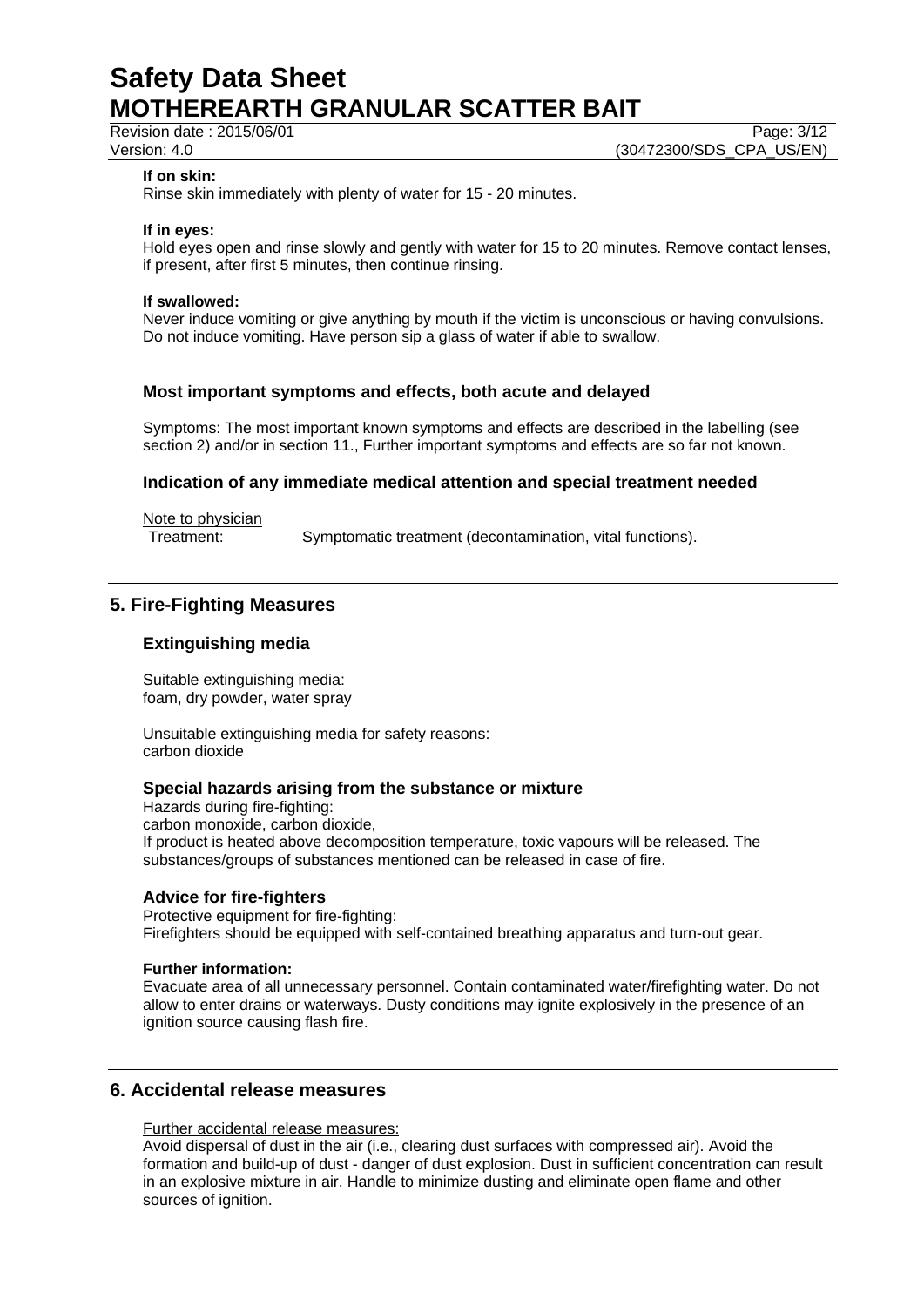Revision date : 2015/06/01 Page: 4/12

#### **Personal precautions, protective equipment and emergency procedures**

Take appropriate protective measures. Clear area. Shut off source of leak only under safe conditions. Extinguish sources of ignition nearby and downwind. Ensure adequate ventilation. Wear suitable personal protective clothing and equipment.

#### **Environmental precautions**

Do not discharge into the subsoil/soil. Do not discharge into drains/surface waters/groundwater. Contain contaminated water/firefighting water. A spill of or in excess of the reportable quantity requires notification to state, local and national emergency authorities. This product is not regulated by CERCLA ('Superfund').

#### **Methods and material for containment and cleaning up**

Dike spillage. Sweep/shovel up. Avoid raising dust. Use wet cleaning methods when applicable. Place into suitable containers for reuse or disposal in a licensed facility. Spilled substance/product should be recovered and applied according to label rates whenever possible. If application of spilled substance/product is not possible, then spills should be contained, solidified, and placed in suitable containers for disposal. After decontamination, spill area can be washed with water. Collect wash water for approved disposal.

For small amounts: Contain with dust binding material and dispose of.

For large amounts: Sweep/shovel up.

Avoid raising dust. Dispose of absorbed material in accordance with regulations. Collect waste in suitable containers, which can be labeled and sealed. Clean contaminated floors and objects thoroughly with water and detergents, observing environmental regulations.

# **7. Handling and Storage**

#### **Precautions for safe handling**

RECOMMENDATIONS ARE FOR MANUFACTURING, COMMERCIAL BLENDING, AND PACKAGING WORKERS. PESTICIDE APPLICATORS & WORKERS must refer to the Product Label and Directions for Use attached to the product. Provide good ventilation of working area (local exhaust ventilation if necessary). Keep away from sources of ignition - No smoking. Keep container tightly sealed. Protect against heat. Handle and open container with care. Do not open until ready to use. Once container is opened, content should be used as soon as possible. Provide means for controlling leaks and spills. Follow label warnings even after container is emptied. The substance/ product may be handled only by appropriately trained personnel. Avoid all direct contact with the substance/product. Avoid contact with the skin, eyes and clothing. Avoid inhalation of dusts/mists/vapours. Wear suitable personal protective clothing and equipment.

#### Protection against fire and explosion:

The relevant fire protection measures should be noted. Fire extinguishers should be kept handy. Avoid all sources of ignition: heat, sparks, open flame. Avoid extreme heat. Ground all transfer equipment properly to prevent electrostatic discharge. Electrostatic discharge may cause ignition. Avoid dust formation. Dust in sufficient concentration can result in an explosive mixture in air. Handle to minimize dusting and eliminate open flame and other sources of ignition. Routine housekeeping should be instituted to ensure that dusts do not accumulate on surfaces. Dry powders can build static electricity charges when subjected to the friction of transfer and mixing operations. Provide adequate precautions, such as electrical grounding and bonding, or inert atmospheres. Refer to NFPA 654, Standard for the Prevention of Fire and Dust Explosions from the Manufacturing, Processing, and Handling of Combustible Particulate Solids (2013 Edition) for safe handling.

#### **Conditions for safe storage, including any incompatibilities**

Segregate from incompatible substances. Segregate from foods and animal feeds. Segregate from textiles and similar materials.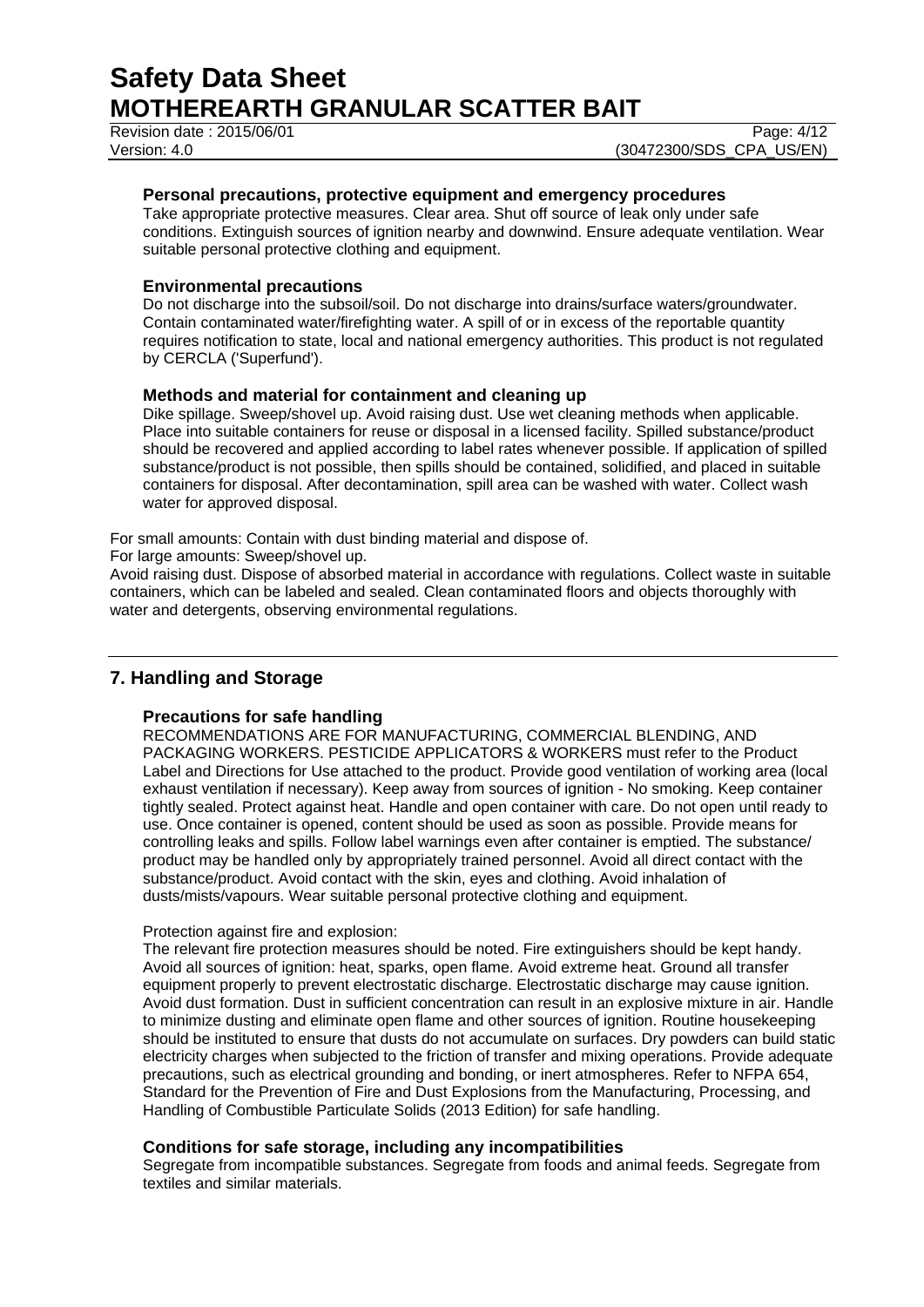Revision date : 2015/06/01 Page: 5/12

Version: 4.0 (30472300/SDS\_CPA\_US/EN)

Further information on storage conditions: Protect containers from physical damage. Store in a cool, dry, well-ventilated area. Avoid all sources of ignition: heat, sparks, open flame.

Storage stability:

May be kept indefinitely if stored properly.

If an expiry date is mentioned on the packaging/label this takes priority over the statements on storage duration in this safety data sheet.

# **8. Exposure Controls/Personal Protection**

#### **Users of a pesticidal product should refer to the product label for personal protective equipment requirements.**

#### **Components with occupational exposure limits**

| Sucrose    | OSHA PEL         | PEL 5 mg/m3 Respirable fraction; PEL 15<br>mg/m3 Total dust; TWA value 15 mg/m3 Total<br>dust; TWA value 5 mg/m3 Respirable fraction                                                                            |
|------------|------------------|-----------------------------------------------------------------------------------------------------------------------------------------------------------------------------------------------------------------|
|            | <b>ACGIH TLV</b> | TWA value $10 \text{ mg/m3}$ ;                                                                                                                                                                                  |
| boric acid |                  |                                                                                                                                                                                                                 |
|            | <b>ACGIH TLV</b> | TWA value 2 mg/m3 ; STEL value 6 mg/m3 ;<br>TWA value 2 mg/m3 Inhalable fraction ; STEL<br>value 6 mg/m3 Inhalable fraction; TWA value<br>2 mg/m3 Inhalable fraction; STEL value 6<br>mg/m3 Inhalable fraction; |
| Palm oil   | <b>OSHA PEL</b>  | PEL 5 mg/m3 Respirable fraction; PEL 15<br>mg/m3 Total dust; TWA value 15 mg/m3 Total<br>dust; TWA value 5 mg/m3 Respirable fraction                                                                            |

# **Advice on system design:**

Whenever possible, engineering controls should be used to minimize the need for personal protective equipment. It is recommended that all dust control equipment such as local exhaust ventilation and material transport systems involved in handling of this product contain explosion relief vents or an explosion suppression system or an oxygen deficient environment. Ensure that dusthandling systems (such as exhaust ducts, dust collectors, vessels, and processing equipment) are designed in a manner to prevent the escape of dust into the work area (i.e., there is no leakage from the equipment). Use only appropriately classified electrical equipment and powered industrial trucks.

#### **Personal protective equipment**

#### **RECOMMENDATIONS FOR MANUFACTURING, COMMERCIAL BLENDING, AND PACKAGING WORKERS:**

# **Respiratory protection:**

Wear respiratory protection if ventilation is inadequate. Wear a NIOSH-certified (or equivalent) organic vapour/particulate respirator. For situations where the airborne concentrations may exceed the level for which an air purifying respirator is effective, or where the levels are unknown or Immediately Dangerous to Life or Health (IDLH), use NIOSH-certified full facepiece pressure demand self-contained breathing apparatus (SCBA) or a full facepiece pressure demand supplied-air respirator (SAR) with escape provisions.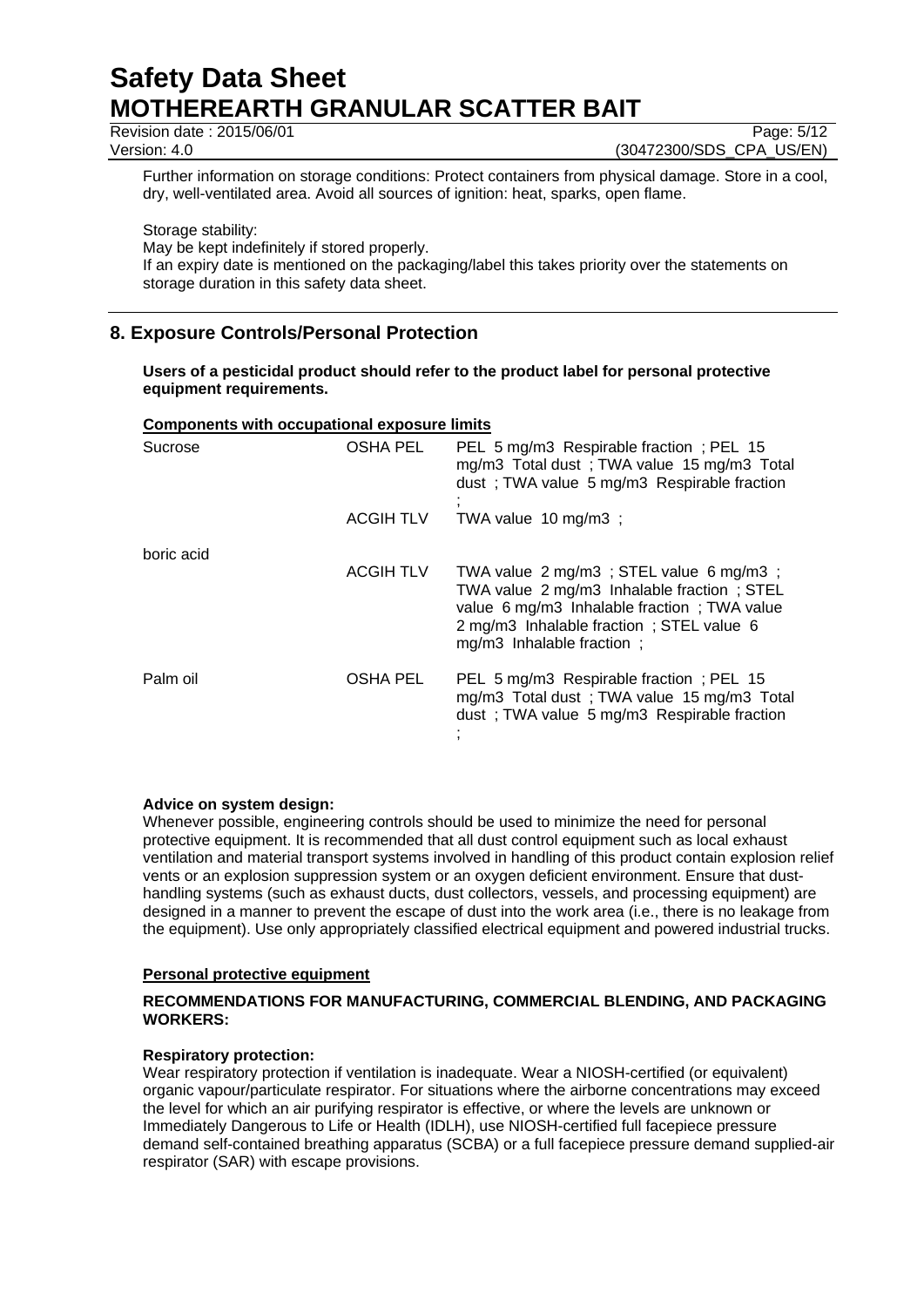Revision date : 2015/06/01 Page: 6/12

Version: 4.0 (30472300/SDS\_CPA\_US/EN)

#### **Hand protection:**

Chemical resistant protective gloves, Protective glove selection must be based on the user's assessment of the workplace hazards.

#### **Eye protection:**

Safety glasses with side-shields. Tightly fitting safety goggles (chemical goggles). Wear face shield if splashing hazard exists.

#### **Body protection:**

Body protection must be chosen depending on activity and possible exposure, e.g. head protection, apron, protective boots, chemical-protection suit.

#### **General safety and hygiene measures:**

RECOMMENDATIONS FOR MANUFACTURING, COMMERCIAL BLENDING, AND PACKAGING WORKERS Wear long sleeved work shirt and long work pants in addition to other stated personal protective equipment. Work place should be equipped with a shower and an eye wash. Handle in accordance with good industrial hygiene and safety practice. Personal protective equipment should be decontaminated prior to reuse. Gloves must be inspected regularly and prior to each use. Replace if necessary (e.g. pinhole leaks). Take off immediately all contaminated clothing. Store work clothing separately. Hands and/or face should be washed before breaks and at the end of the shift. No eating, drinking, smoking or tobacco use at the place of work. Keep away from food, drink and animal feeding stuffs.

# **9. Physical and Chemical Properties**

| Form:<br>Odour:<br>Odour threshold:<br>Colour:<br>pH value: | granules<br>almost odourless<br>Not determined due to potential health hazard by inhalation.<br>yellow to dark yellow<br>approx. $3 - 5$<br>$(30 \text{ g/l}, 20 \text{ °C})$<br>The values mentioned are those of<br>the active ingredient. |
|-------------------------------------------------------------|----------------------------------------------------------------------------------------------------------------------------------------------------------------------------------------------------------------------------------------------|
| Melting point:                                              | not determined                                                                                                                                                                                                                               |
| Boiling point:                                              | The product has not been tested.                                                                                                                                                                                                             |
| Flash point:                                                | not applicable, the product is a solid                                                                                                                                                                                                       |
| Flammability:                                               | not highly flammable                                                                                                                                                                                                                         |
| Lower explosion limit:                                      | As a result of our experience with this                                                                                                                                                                                                      |
|                                                             | product and our knowledge of its                                                                                                                                                                                                             |
|                                                             | composition we do not expect any                                                                                                                                                                                                             |
|                                                             | hazard as long as the product is used                                                                                                                                                                                                        |
|                                                             | appropriately and in accordance with                                                                                                                                                                                                         |
|                                                             | the intended use.                                                                                                                                                                                                                            |
| Upper explosion limit:                                      | As a result of our experience with this                                                                                                                                                                                                      |
|                                                             | product and our knowledge of its                                                                                                                                                                                                             |
|                                                             | composition we do not expect any                                                                                                                                                                                                             |
|                                                             | hazard as long as the product is used                                                                                                                                                                                                        |
|                                                             | appropriately and in accordance with                                                                                                                                                                                                         |
|                                                             | the intended use.                                                                                                                                                                                                                            |
| Bulk density:                                               | 0.6169 kg/m3<br>(20 °C)                                                                                                                                                                                                                      |
| Vapour density:                                             | not applicable                                                                                                                                                                                                                               |
| Self-ignition                                               | not self-igniting The statements are                                                                                                                                                                                                         |
| temperature:                                                | based on the properties of the                                                                                                                                                                                                               |
|                                                             | individual components.                                                                                                                                                                                                                       |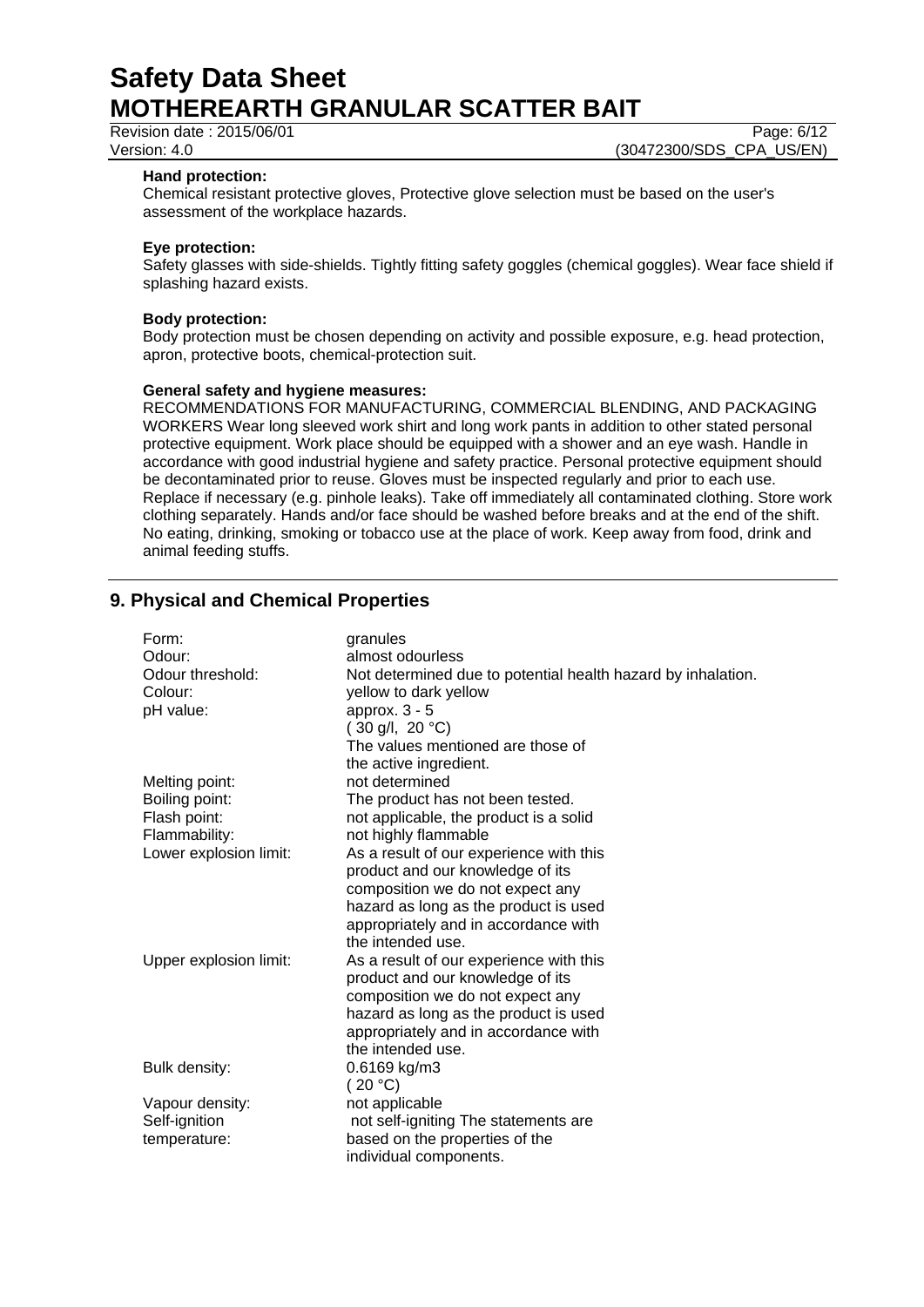Revision date : 2015/06/01 Page: 7/12 Version: 4.0 (30472300/SDS\_CPA\_US/EN)

| Thermal decomposition:                      | carbon monoxide, carbon dioxide<br>Stable at ambient temperature. If product is heated above<br>decomposition temperature toxic vapours may be released. To<br>avoid thermal decomposition, do not overheat. |
|---------------------------------------------|--------------------------------------------------------------------------------------------------------------------------------------------------------------------------------------------------------------|
| Viscosity, dynamic:<br>Solubility in water: | not applicable, the product is a solid<br>not soluble                                                                                                                                                        |
| Evaporation rate:                           | not applicable                                                                                                                                                                                               |
| Other Information:                          | If necessary, information on other physical and chemical<br>parameters is indicated in this section.                                                                                                         |

# **10. Stability and Reactivity**

# **Reactivity**

No hazardous reactions if stored and handled as prescribed/indicated.

Corrosion to metals: Corrosive effects to metal are not anticipated.

Oxidizing properties: not fire-propagating

# **Chemical stability**

The product is stable if stored and handled as prescribed/indicated.

#### **Possibility of hazardous reactions**

The product is chemically stable.

# **Conditions to avoid**

Avoid all sources of ignition: heat, sparks, open flame. Avoid prolonged storage. Avoid electro-static discharge. Avoid contamination. Avoid prolonged exposure to extreme heat. Avoid extreme temperatures. This product may form an explosive mixture if: 1. the dust is suspended in the atmosphere as a dust cloud AND 2. the concentration of the dust is above the lower explosion limit (LEL) AND 3. the limiting oxygen concentration (LOC) is exceeded.

#### **Incompatible materials**

No substances known that should be avoided.

#### **Hazardous decomposition products**

Decomposition products:

No hazardous decomposition products if stored and handled as prescribed/indicated., Prolonged thermal loading can result in products of degradation being given off.

Thermal decomposition:

Possible thermal decomposition products:

carbon monoxide, carbon dioxide

Stable at ambient temperature. If product is heated above decomposition temperature toxic vapours may be released. To avoid thermal decomposition, do not overheat.

# **11. Toxicological information**

# **Primary routes of exposure**

Routes of entry for solids and liquids are ingestion and inhalation, but may include eye or skin contact. Routes of entry for gases include inhalation and eye contact. Skin contact may be a route of entry for liquefied gases.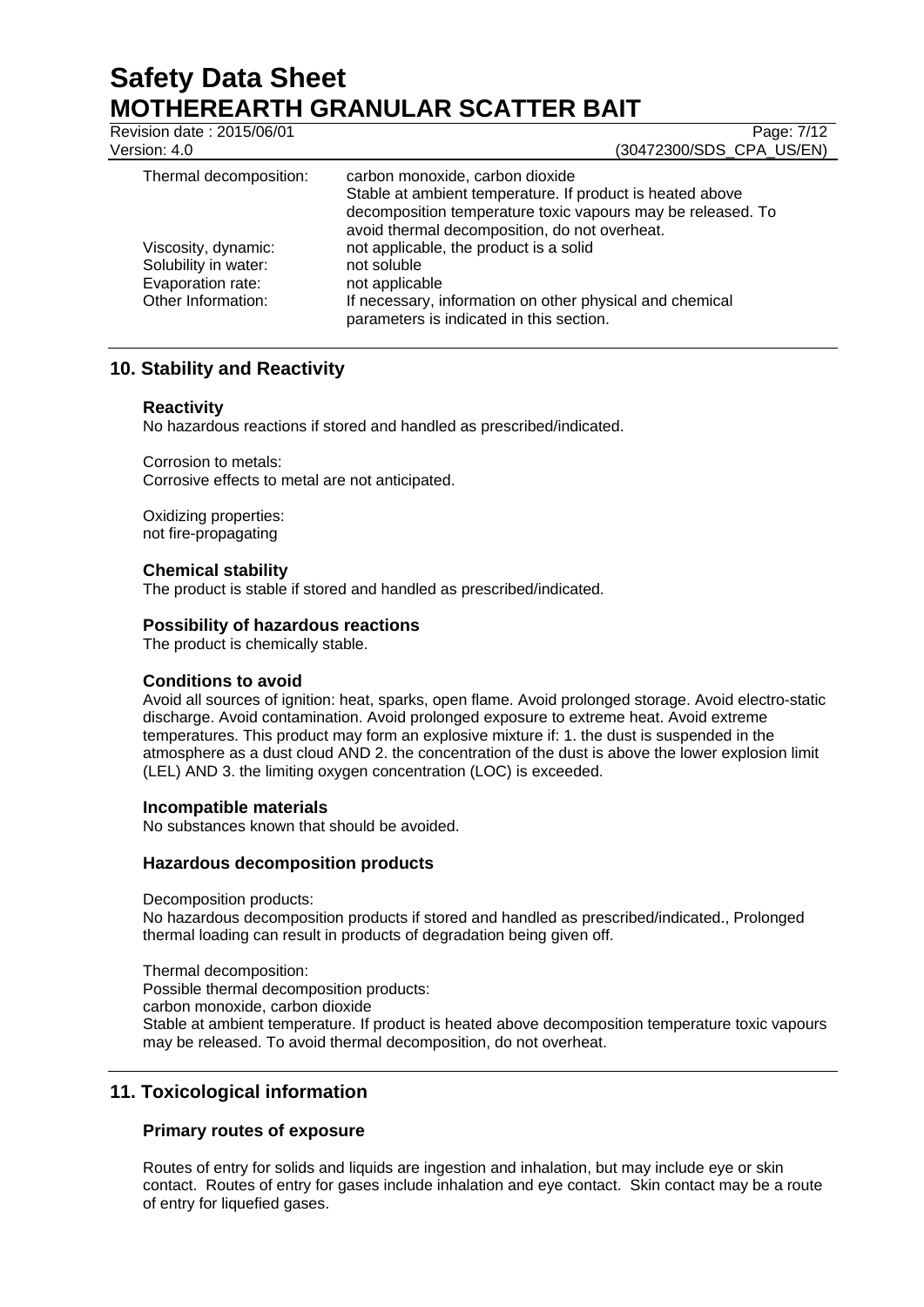Revision date : 2015/06/01 Page: 8/12

Version: 4.0 (30472300/SDS\_CPA\_US/EN)

# **Acute Toxicity/Effects**

Acute toxicity

Assessment of acute toxicity: Relatively nontoxic after single ingestion. Slightly toxic after short-term skin contact.

Oral Type of value: LD50 Species: rat Value: > 5,000 mg/kg

Inhalation The product has not been tested.

**Dermal** Type of value: LD50 Species: rabbit Value: > 2,000 mg/kg

Irritation / corrosion Assessment of irritating effects: May cause moderate but temporary irritation to the eyes. May cause slight irritation to the skin.

Skin May cause slight irritation to the skin.

Eye May cause slight irritation to the eyes.

**Sensitization** Assessment of sensitization: Skin sensitizing effects were not observed in animal studies.

Buehler test Species: guinea pig Result: Skin sensitizing effects were not observed in animal studies.

# **Chronic Toxicity/Effects**

Repeated dose toxicity

Assessment of repeated dose toxicity: The product has not been tested. The statement has been derived from the properties of the individual components.

*Information on: Boric acid (H3BO3)*

*Assessment of repeated dose toxicity: The substance may cause damage to the testes after repeated ingestion.*

----------------------------------

#### Genetic toxicity

Assessment of mutagenicity: The product has not been tested. The statement has been derived from the properties of the individual components. Mutagenicity tests revealed no genotoxic potential.

#### **Carcinogenicity**

Assessment of carcinogenicity: The product has not been tested. The statement has been derived from the properties of the individual components. The results of various animal studies gave no indication of a carcinogenic effect.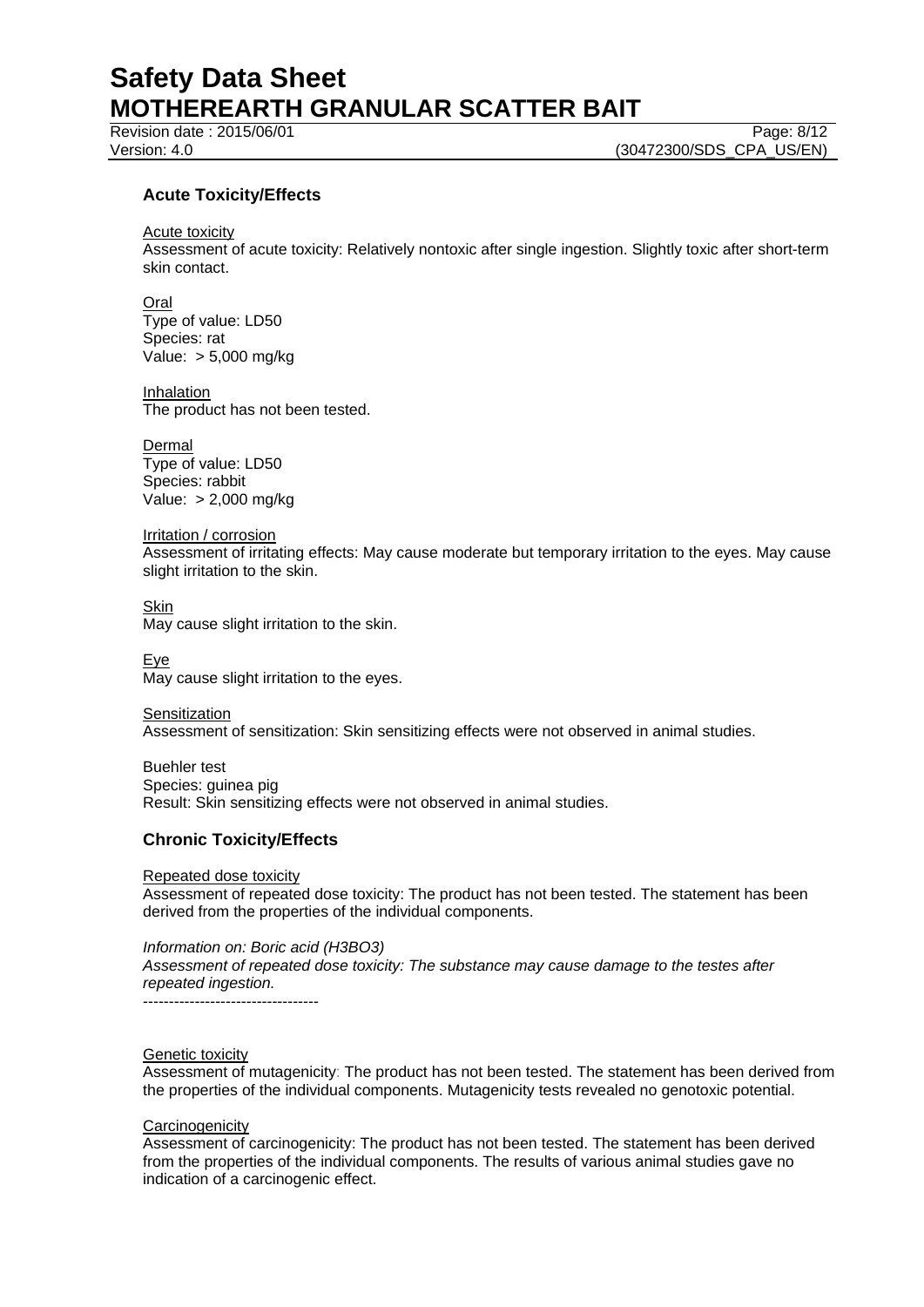Revision date : 2015/06/01 Page: 9/12

Version: 4.0 (30472300/SDS\_CPA\_US/EN)

Reproductive toxicity

Assessment of reproduction toxicity: The product has not been tested. The statement has been derived from the properties of the individual components.

*Information on: Boric acid (H3BO3)*

*Assessment of reproduction toxicity: Causes impairment of fertility in laboratory animals. EUclassification*

#### **Teratogenicity**

Assessment of teratogenicity: The product has not been tested. The statement has been derived from the properties of the individual components.

*Information on: Boric acid (H3BO3) Assessment of teratogenicity: The substance caused malformations/developmental toxicity in laboratory animals. EU-classification* ----------------------------------

Other Information Misuse can be harmful to health.

# **Symptoms of Exposure**

The most important known symptoms and effects are described in the labelling (see section 2) and/or in section 11., Further important symptoms and effects are so far not known.

# **12. Ecological Information**

# **Toxicity**

Aquatic toxicity Assessment of aquatic toxicity: There is a high probability that the product is not acutely harmful to fish. There is a high probability that the product is not acutely harmful to aquatic invertebrates. Acutely harmful for aquatic plants.

Toxicity to fish

*Information on: boric acid LC50 (96 h) 125 mg/l (static) The details of the toxic effect relate to the nominal concentration.* ----------------------------------

#### Aquatic invertebrates

*Information on: boric acid LC50 (48 h) 133 mg/l, Daphnia magna (static) The details of the toxic effect relate to the nominal concentration.* ----------------------------------

#### Aquatic plants

*Information on: boric acid EC50 (72 h) 52.4 mg/l (growth rate), Pseudokirchneriella subcapitata (OECD Guideline 201, static) EC10 (72 h) 35 mg/l (growth rate), Pseudokirchneriella subcapitata (OECD Guideline 201, static)* ----------------------------------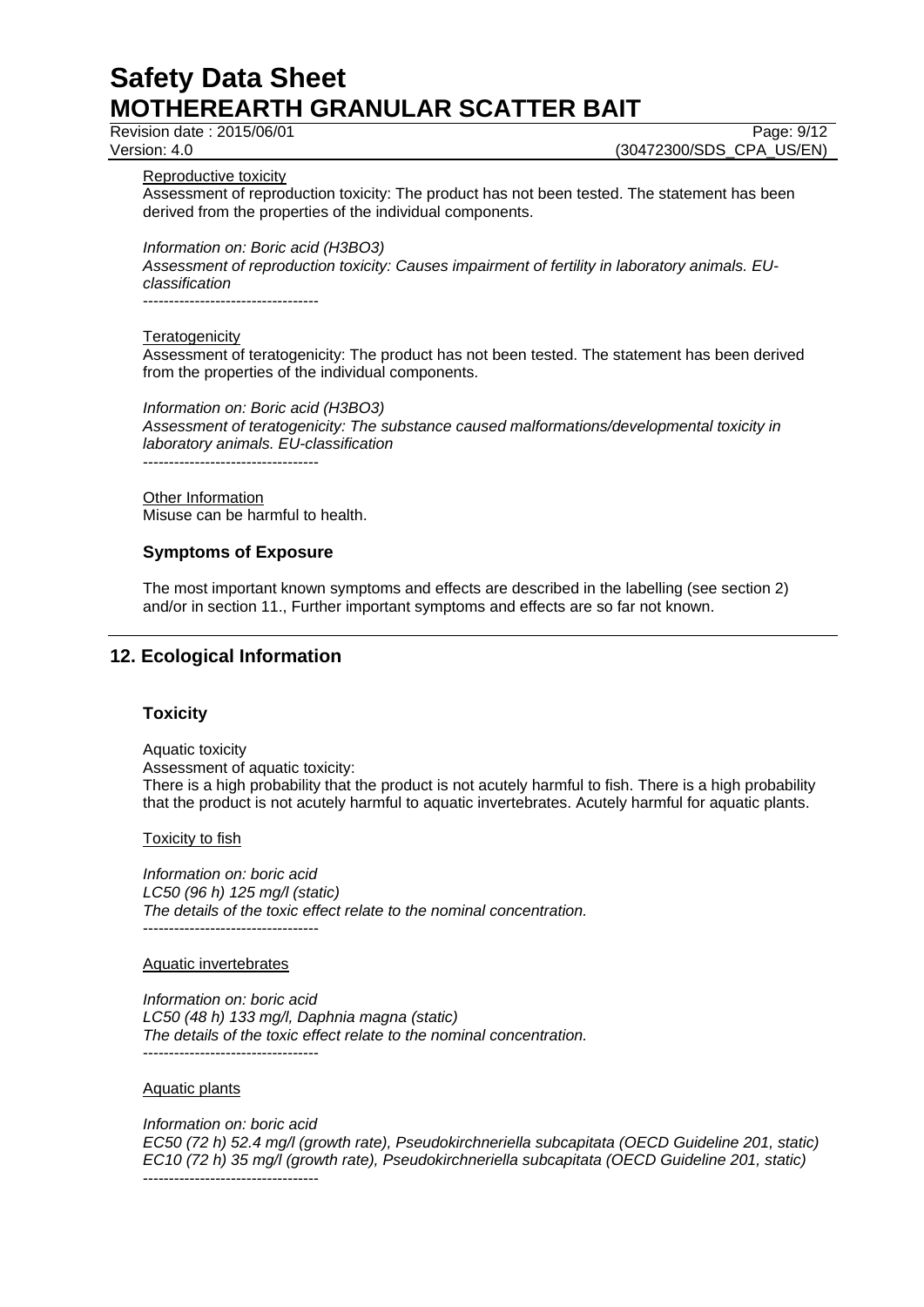Revision date : 2015/06/01 Page: 10/12

Version: 4.0 (30472300/SDS\_CPA\_US/EN)

#### **Bioaccumulative potential**

Assessment bioaccumulation potential

The product has not been tested. The statement has been derived from the properties of the individual components.

### **Mobility in soil**

Assessment transport between environmental compartments The product has not been tested. The statement has been derived from the properties of the individual components.

# **Additional information**

Other ecotoxicological advice: Do not discharge product into the environment without control.

# **13. Disposal considerations**

#### **Waste disposal of substance:**

Pesticide wastes are regulated. Improper disposal of excess pesticide, spray mix or rinsate is a violation of federal law. If pesticide wastes cannot be disposed of according to label instructions, contact the State Pesticide or Environmental Control Agency or the Hazardous Waste representative at the nearest EPA Regional Office for guidance.

#### **Container disposal:**

Do not cut, puncture, crush, or incinerate empty aerosol containers. Consult state or local disposal authorities for approved alternative procedures such as container recycling.

# **14. Transport Information**

**Land transport** USDOT

Not classified as a dangerous good under transport regulations

**Sea transport** IMDG

Not classified as a dangerous good under transport regulations

**Air transport** IATA/ICAO

Not classified as a dangerous good under transport regulations

# **15. Regulatory Information**

# **Federal Regulations**

#### **Registration status:**

Crop Protection TSCA, US released / exempt

Chemical TSCA, US blocked / not listed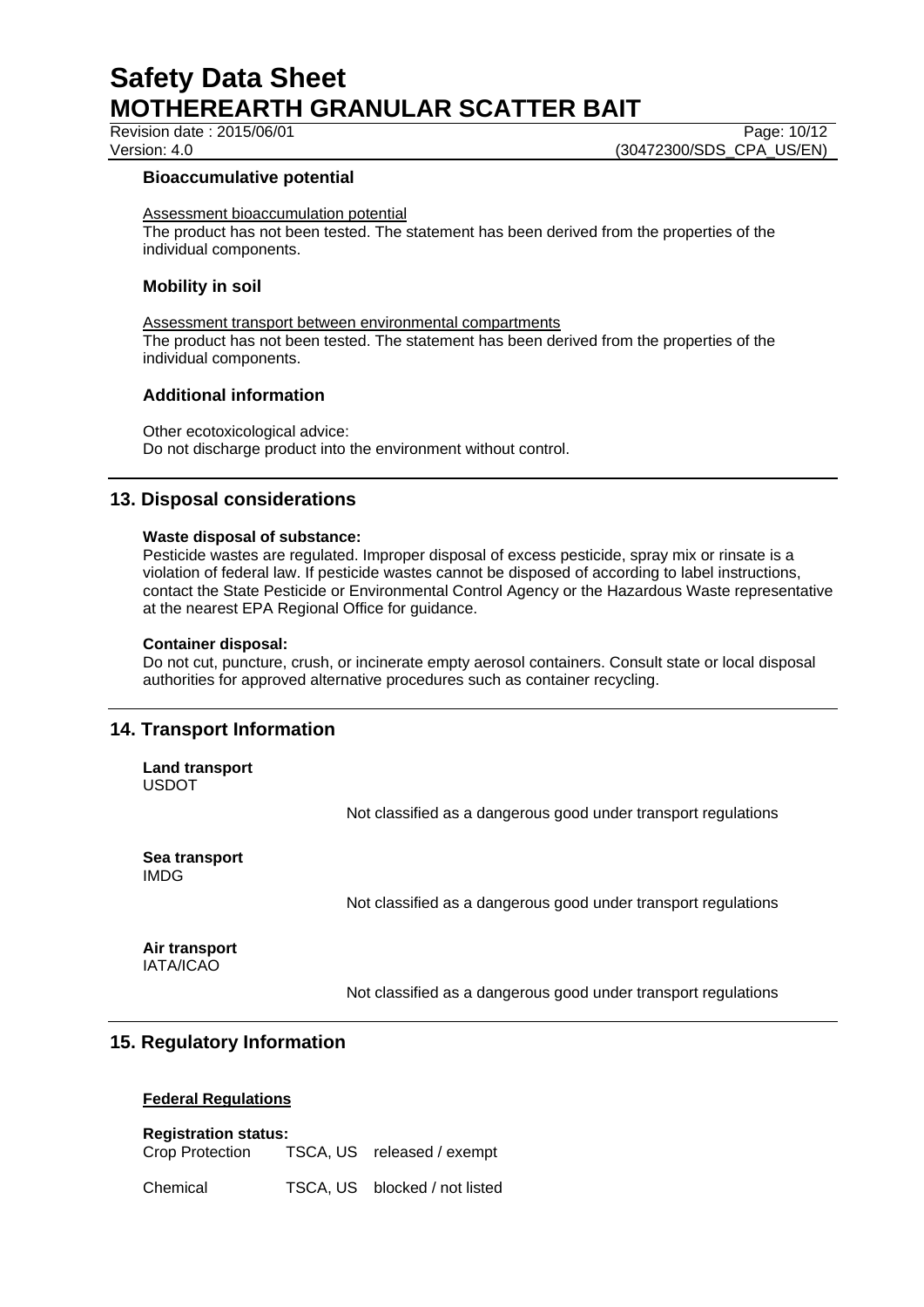Revision date : 2015/06/01 Page: 11/12

Version: 4.0 (30472300/SDS\_CPA\_US/EN)

#### **EPCRA 311/312 (Hazard categories):** Acute; Chronic

#### **State regulations**

| <b>State RTK</b> | <b>CAS Number</b> | <b>Chemical name</b> |
|------------------|-------------------|----------------------|
| PА               | $57 - 50 - 1$     | Sucrose              |
|                  | 8002-75-3         | Palm oil             |
| МA               | $57 - 50 - 1$     | Sucrose              |
|                  | 8002-75-3         | Palm oil             |
|                  |                   |                      |

#### **NFPA Hazard codes:**

Health : 1 Fire: 1 Reactivity: 1 Special:

#### **Labeling requirements under FIFRA**

This chemical is a pesticide product registered by the Environmental Protection Agency and is subject to certain labeling requirements under federal pesticide law. These requirements differ from the classification criteria and hazard information required for safety data sheets, and workplace labels of non-pesticide chemicals. Following is the hazard information as required on the pesticide label.

CAUTION: KEEP OUT OF REACH OF CHILDREN. KEEP OUT OF REACH OF DOMESTIC ANIMALS. HARMFUL IF ABSORBED THROUGH SKIN. May cause moderate but temporary irritation to the eyes. Avoid contact with the skin, eyes and clothing.

Wash thoroughly after handling.

# **16. Other Information**

#### **SDS Prepared by:**

BASF NA Product Regulations SDS Prepared on: 2015/06/01

We support worldwide Responsible Care® initiatives. We value the health and safety of our employees, customers, suppliers and neighbors, and the protection of the environment. Our commitment to Responsible Care is integral to conducting our business and operating our facilities in a safe and environmentally responsible fashion, supporting our customers and suppliers in ensuring the safe and environmentally sound handling of our products, and minimizing the impact of our operations on society and the environment during production, storage, transport, use and disposal of our products.

IMPORTANT: WHILE THE DESCRIPTIONS, DESIGNS, DATA AND INFORMATION CONTAINED HEREIN ARE PRESENTED IN GOOD FAITH AND BELIEVED TO BE ACCURATE , IT IS PROVIDED FOR YOUR GUIDANCE ONLY. BECAUSE MANY FACTORS MAY AFFECT PROCESSING OR APPLICATION/USE, WE RECOMMEND THAT YOU MAKE TESTS TO DETERMINE THE SUITABILITY OF A PRODUCT FOR YOUR PARTICULAR PURPOSE PRIOR TO USE. NO WARRANTIES OF ANY KIND, EITHER EXPRESSED OR IMPLIED, INCLUDING WARRANTIES OF MERCHANTABILITY OR FITNESS FOR A PARTICULAR PURPOSE, ARE MADE REGARDING PRODUCTS DESCRIBED OR DESIGNS, DATA OR INFORMATION SET FORTH, OR THAT THE PRODUCTS, DESIGNS, DATA OR INFORMATION MAY BE USED